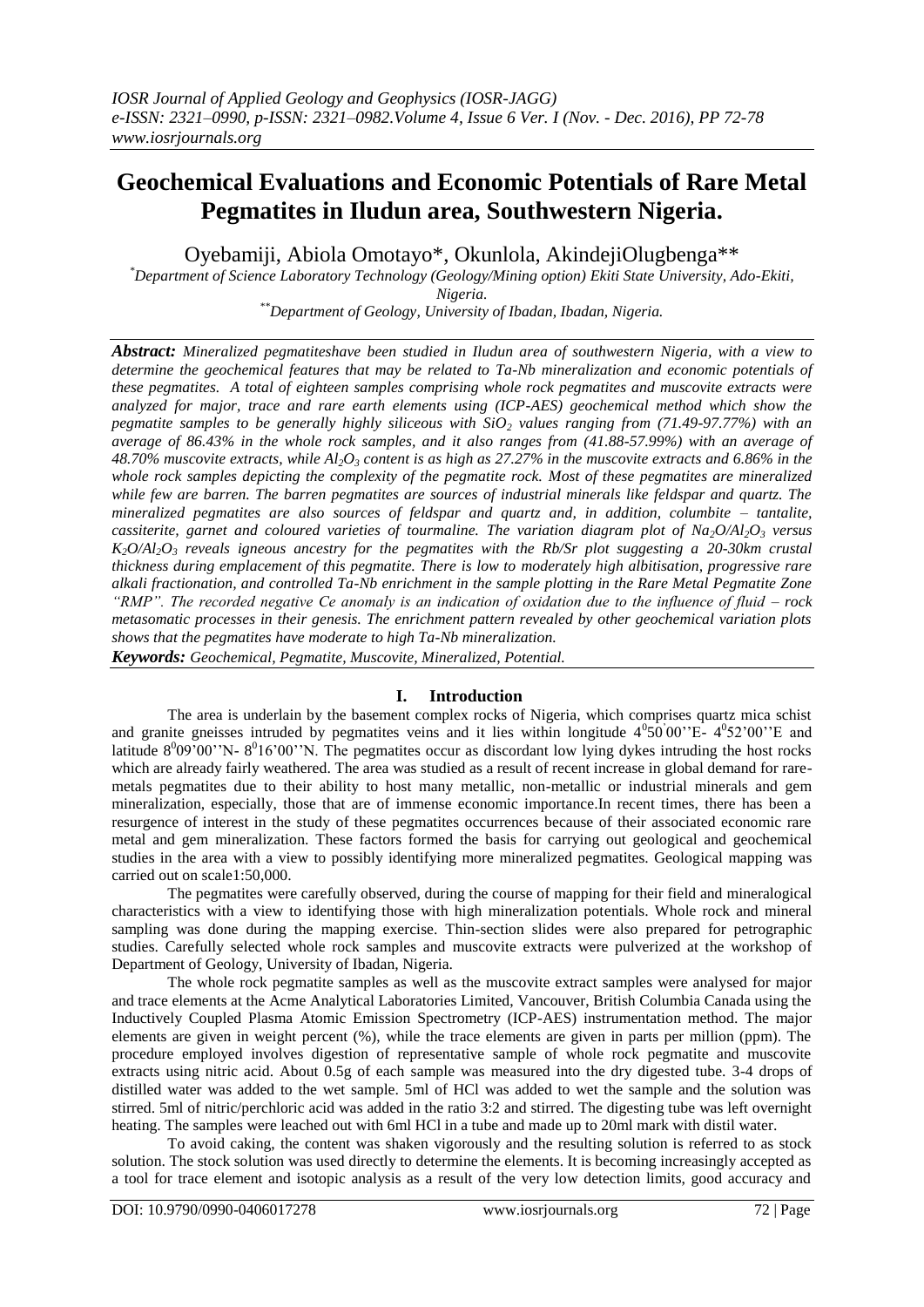precision. This technique consist of sample introduction system, referred to as Nebulizer, the ICP torch, the high frequency generator, the transfer optics, the spectrometer, the interface and computer.

A digested solution of the sample to be analyzed is introduced into the ICP torch as an aqueous aerosol, the light emitted by the atoms or ions in the ICP is converted to an electrical signal by a photomultiplier in the spectrometer. The intensity of this electrical signal is compared to a previously measured intensity of a known concentration of the element and the concentration value is then computed.

# **II. Geological Setting, Field Description and Petrography of Rocks**

The study area is underlain by quartz mica schists and granite gneisses, all intruded by pegmatites. The rocks are very sparse in the area and most of those mapped are already fairly weathered. The **schists** often occur as layered relicts, lensoidal or pools of pods. Most of the original sedimentary features have been obliterated by poly phase metamorphism. They are mainly quartz mica schists, mostly light brownish to dark grey in colour. They are exposed sporadically within the pervasive pegmatite zone in virtually the whole area as horizontally – dipping oral bodies inter layered with the rare metal bearing pegmatite.

The **granite gneiss** occurs mostly in the southwestern corner of the area. It is weakly foliated but poorly developed mineral lineation and banding on millimeter scale. Quartz, feldspar, biotite are the main minerals with quartz being the most abundant. The **Pegmatites** of this area are obviously members of the larger NE-SW trending belt extending from Abeokuta to Wamba-Jemaa area in central Nigeria as designated by [7]. The main mineral assemblages are albite, microcline, quartz, muscovite, sericite, black tourmaline (shorl), columbite-tantalite. Albite is the most abundant of these minerals and forms coarse crystalline graphic intergrowth with quartz (Fig. 1). They are sometimes perthitic with microcline as patchy and feathery perthites. These may indicate local metasomatic replacement. Most of the microcline display characteristic crosshatch twinning. It occurs as irregular grains varying from colourless to milky white with occasional yellow stains. It is medium to coarse grained.



**Fig 1:** Geological map of the study area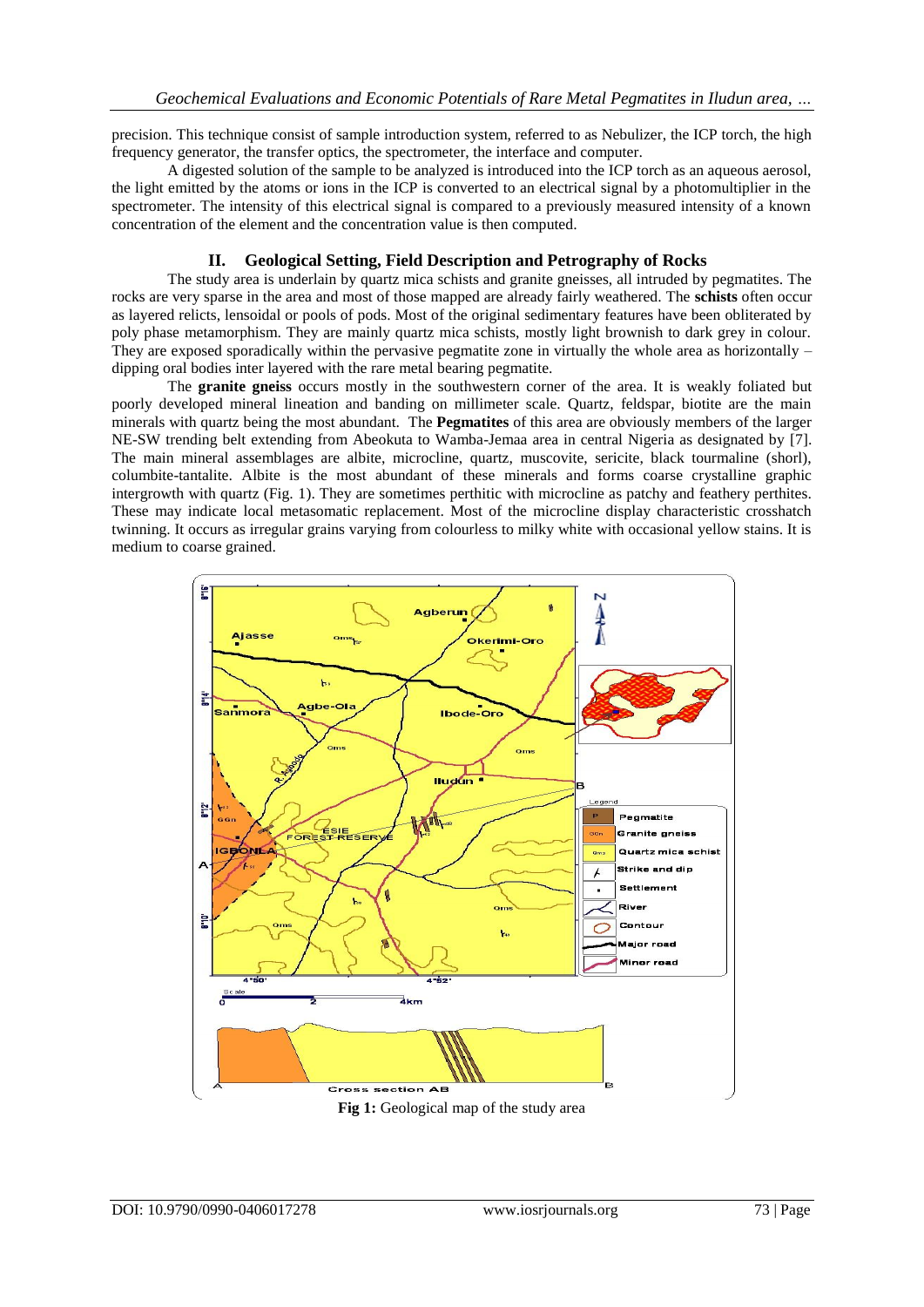## **III. Results and Discussion**

The analytical results of the major oxide composition as presented in (Table 1), it shows that the samples of the Iludun pegmatite are highly siliceous with  $SiO<sub>2</sub>$  content ranging from 71.49-97.77% with an average of 86.43% in the Iludun whole rock pegmatite samples, the  $Al_2O_3$  ranges from 0.73-15.20% with an average of 6.86%, also the Fe<sub>2</sub>O<sub>3</sub> ranges from 0.45-6.09% with a mean value of 2.05%. The range and mean contents of other major oxides in the whole rock pegmatites of Iludun are as follows; MnO (<0.01-0.04%, 0.03%), MgO (0.01-1.32%, 0.23%), CaO (<0.01-0.65%, 0.22%), Na2O (0.02-6.82%, 2.09%), K2O (0.09-0.99%, 0.45%), TiO<sub>2</sub> (0.02-0.87%, 0.30%), P<sub>2</sub>O<sub>5</sub> (0.01-0.18%, 0.08%) and Cr<sub>2</sub>O<sub>3</sub> (<0.002-0.013%, 0.006%).

Also from the analytical results of the major oxide composition as presented in (Table 3), it shows that the muscovite extracts samples around the Iludun pegmatite are moderately siliceous with  $SiO<sub>2</sub>$  content ranging from 41.88-57.99% with a mean value of 48.43%, the  $Al_2O_3$  ranges from 23.07%-34.94% with an average of 27.27% in the muscovite extracts around the pegmatites. This slight to sharp contrast in the values of some of the whole rock and muscovite extracts for the alumina content of this study area in addition with other rare metal characteristics, confirms the complexity of the pegmatite type.

These values are comparable to those observed for mineralized pegmatites of Nigeria, [5], [10].

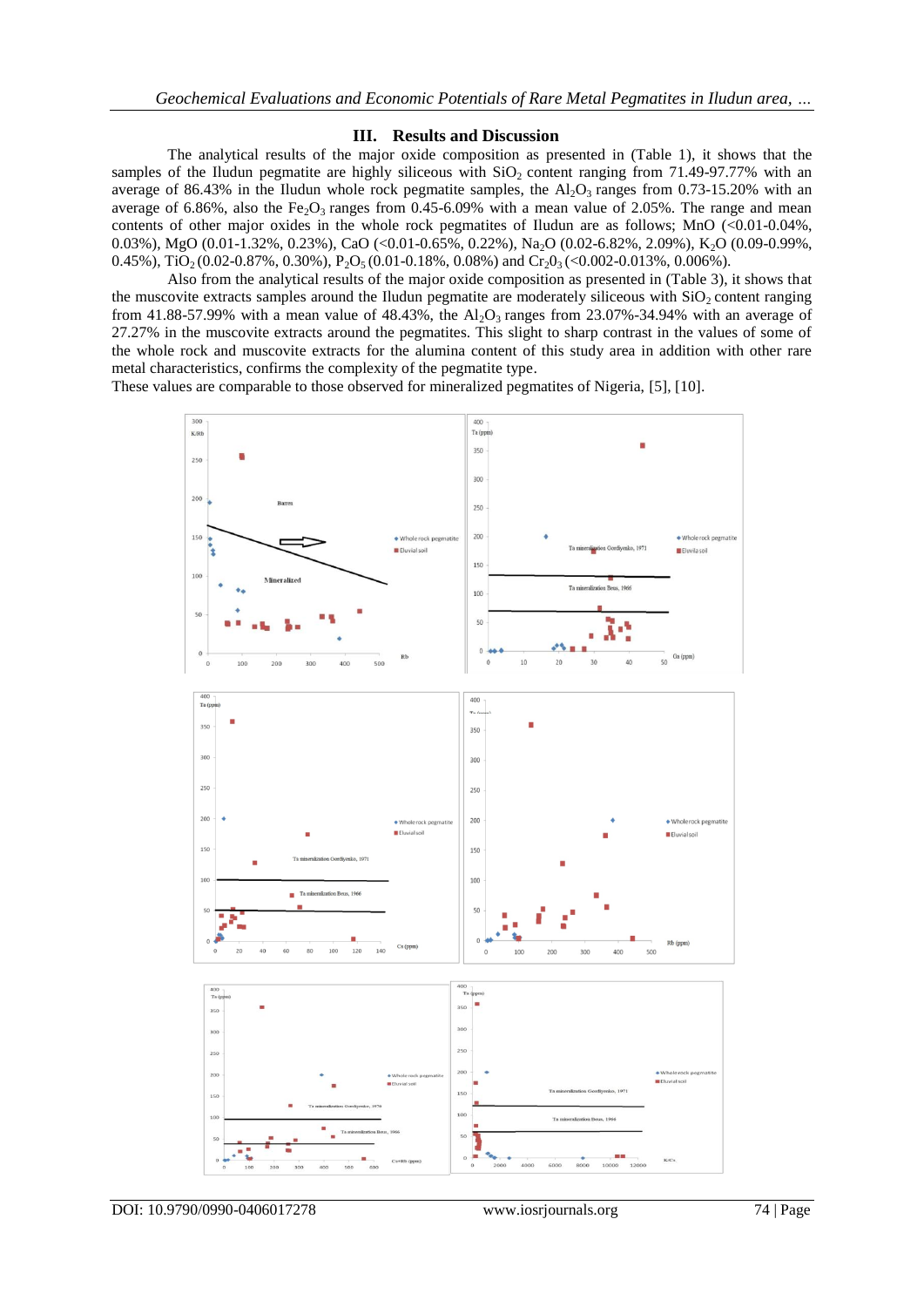

**Fig.2:** K/RbvsRb distribution pattern in the whole rock and muscovite extract of Iludun pegmatite. Arrow indicate normal differentiation trend after [16]. Fig.3: Plot of Ta vsGa for the Iludun Pegmatite Fig.4: Plot of Ta vs Cs for the pegmatites of Iludun [8]. Fig.5: Plot of Ta vsRb for the pegmatites of Iludun[8]. Fig.6: Plot of Ta vsCs+Rb for the pegmatites of Iludun. Fig.7: Plot of Ta vs K/Cs ratio for the pegmatites of Iludun[6] and [1]. Fig 8: Rbvs (Y+Nb) discriminant diagram for the whole rock pegmatites[14] VAG-Volcanic Arc Granite WPG- Within Plate Granite SCG- Syn-Collisional Granite ORG- Oceanic Ridge Granite Fig.9: Plot of Rb-Sr for the pegmatites of Iludun. [3]. Fig.10: Plot of Na<sub>2</sub>O/Al<sub>2</sub>O<sub>3</sub>vs K<sub>2</sub>O/Al<sub>2</sub>O<sub>3</sub> (Wt %)showing variation diagram for the field of Igneous and Metasedimentary rocks of Iludunpegmatites.

The degree of albitization is revealed by the triangular Ti-Sn-(Nb+Ta) discriminant plot which plots in the zone of albitization (Fig. 11) for the Iludunpegmatites. This plot also reveals a high degree of albitization and it indicates a significant difference between the mineralized and unmineralized pegmatite samples [12], [13], [7], however these values are still low compared to those of the economically viable bodies like Tanco Canada [8], but there are indications that the pegmatitesof Iludun area compare favorably with those of other mineralized pegmatite areas like Egbe and Igbeti areas southwestern Nigeria [9]. This is also indicative of the degree of fractionation.



**Fig. 11:** Triangular Ti-Sn-(Nb+Ta) Plot for IludunpegmatitesFig.12: REE chondrite normalized plots of the pegmatite samples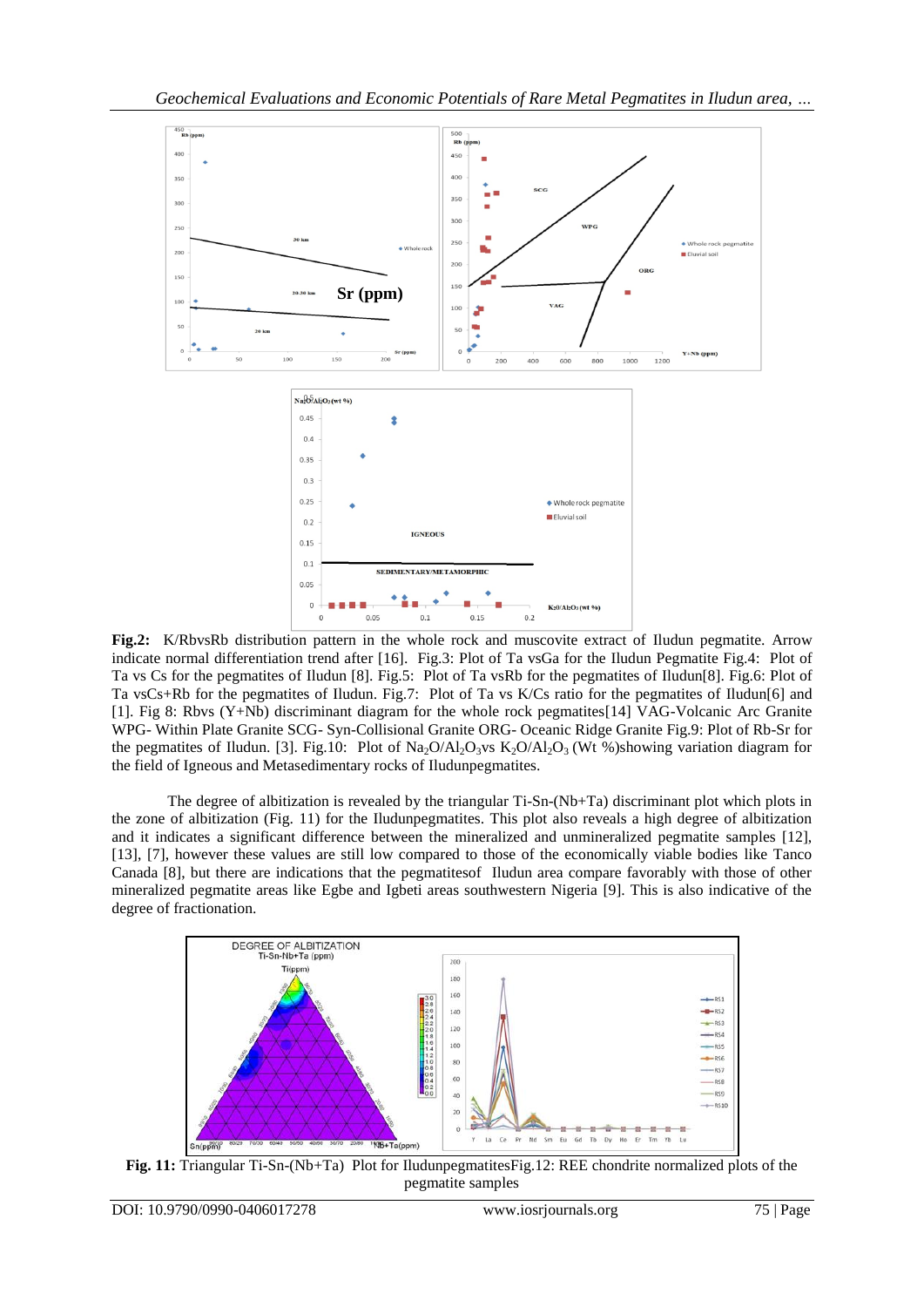The Chondrite normalized plot (Fig.12) of the rare earth elements shows high light REE (LREE) (Ce, Nd) values and low heavy (HREE) (Tb, Dy, Ho, Er, Tm, Lu and Yb). There is a weak negative Europium (Eu) anomaly and a strong positive Ce anomaly. This is especially characteristic of LCT pegmatites with attendant high fractionation. [2] and [3] However, [17] had suggested earlier that where there is a weak negative Ce signature and a strong negative Eu signature as in this case of Iludunpegmatite samples it is an evidence of considerable fractionation and metasomatism. Also, [15] and [5] believe that Negative Ce signature of rare metal pegmatite is taken to indicate oxidizing condition during mineralization and interaction between magmatic, melt fluids and host rocks over long distance sometimes.

## **IV. Conclusions**

The pegmatites occur as vertically dipping and low-lying dykes, intruding the older quartz mica schist and granite gneiss. The pegmatites are observed to be rich in gem beryl, tourmaline, quartz and feldspar. Optical studies show the dominance of microcline, quartz, albite, biotite and muscovite with other opaques and accessory minerals.

Chemical data show that the pegmatites are highly siliceous, with silica contents ranging from 71.49- 97.77%. The alumina contents of the whole rock pegmatite range from 0.73-15.20%. The K/Rb ratios, in the range of 19.3-195.1ppm were obtained from the whole rock pegmatite samples of the area, while the Ba/Rb ratio (0.07-15.79ppm) of the samples are comparable with other pegmatites from the southwestern Nigeria [11]. The relatively low average of K/Rb (107.13ppm) with Rb/Sr (9.83ppm) ratios of the pegmatites indicate a low to moderate degree of fractionation.

### **About The Authors**

**Oyebamiji, A.O.,** *B.Sc (Ogun), M.Sc (Ibadan).* He is a Lecturer in the Department of Science Laboratory Technology (Geology/Mining option), Ekiti State University. His research interests include mineral exploration, geochemistry and environmental geology. He is a specialist in the study of granitic intrusions especially pegmatites.

**Okunlola,O.A.,** *B.Sc (Ilorin), M.Sc (Zaria), PhD (Ibadan)*. He is a Professor in the Department of Geology, University of Ibadan. His research interest covers mineral exploration and environmental geology. He is a specialist in the study of petrology, geochemistry and granitic intrusions especially pegmatites.

#### **References**

- [1] Beus, A.A. (1966). Distribution of tantalum and niobium in muscovites from granitic pegmatites.*Geokhimiya*, Vol.10, pp. 1216- 1220.
- [2] Cerny, P. (1991a). Geochemical and petrogenetic features of mineralization in rare element granitic pegmatites in the light of current research.*Applied Geochemistry;* Vol.18, pp. 48-68.
- [3] Cerny, P. (1991b). Rare-element granitic pegmatites-regional to global environments and Petrogenesis.*Geo-Science Canada*; Vol.18, pp. 49-62.
- [4] Condie, K.D. (1976). Trace element geochemistry of Archean granite rocks from the Barberton Region, South Africa, *AM. Mineral. Earth Planet Sc. Letter, pp. 300-400.*
- [5] Garba, I. (2003). Geochemical discrimination of newly discovered rare metal bearing and barren Pegmatites in the Pan-African (600 + 150 Ma) basement of northern Nigeria.*Applied Earth Science Transaction Institute Of Mining And Mettallurgy 13: Vol.112 pp. B287-B291.*
- [6] Gordiyenko, V.V. (1971). Concentration of Li, Rb, and Cs in potash feldspar and muscovite as criteria for assessing rare metal mineralization in granite pegmatites*. Int. Geology Rev*. Vol.13, 134-142.
- [7] Jacobson, R.R.E. and Webbs, J.S. (1946). The Pegmatite of Central Nigeria.*Geol. Surv. Nig. Bull*, 17, 40-61.
- [8] Moller, P and Morteani, G. (1987). Geochemical exploration guide for Tantalum pegmatites.*Economic Geology*, Vol.42, pp. 1885- 1897.
- [9] Okunlola, O.A and Oyedokun, M.O. (2009). Compositional trends and rare metal (Ta-Nb) mineralization potential of pegmatite and association lithologies of Igbeti area, Southwestern Nigeria.*Jour. RMZ- Materials AndGeoenvironment,* Vol.56, No.1, pp. 38-53.
- [10] Okunlola, O.A. (2005). Metallogeny of Tantalite-Niobium Mineralization of Precambrian Pegmatites of Nigeria.*Mineral Wealth*; 104/2005, pp. 38-50.
- [11] Okunlola, O.A. and Jimba, S. (2006). Compositional trends in relation to Ta-Nb mineralization in Precambrian pegmatites of Aramoko and Ara-Ijero area, southwestern Nigeria. *Journal of Mining and Geology; Vol. 42(2), pp. 113-126.*
- [12] Okunlola, O.A. and King, P.A. (2003). Process test work for the recovery of Tantalite-Columbite Concentrates from rare metal pegmatites of Nasarawa area, central Nigeria.*Global Jour. Geological Sci*, 1 (1) pp. 85-103.
- [13] Okunlola, O.A. and Somorin, E.B. (2005). Compositional features of Precambrian pegmatites of Itakpe area, central Nigeria*. Global Journal Of Geological Sciences Vol.4 (2), pp. 221-230.*
- [14] Pearce, J.A. Harris, N.B.W. and Tindle, A.G. (1984). Trace element discriminant diagrams for the tectonic interpretation of granitic rocks. *Jour.Petrol. Vol.25, pp*. 956-983
- [15] Piper, D.Z. (1974). Rare earth elements in sedimentary cycle: *A summary. Chem.Geol. Vol.14, pp. 285 304.*
- [16] Staurov, O.D., Stolyarov, L.S. and Isochewa, E.I. (1969). Geochemistry and Origin of VerkhIsetGranitoid massif in central *Ural.Geochem.Intern*. Vol.6, pp. 1138-1146.
- [17] [Taylor, S.R., Rudnick, R.L., McLennan, S.C and Eriksson, K.A. (1986). Rare earth element patterns in Archean high-grade metasediments and their tectonic significance. *Geochim.Cosmochim. Acta, 50, pp. 2267-2279.*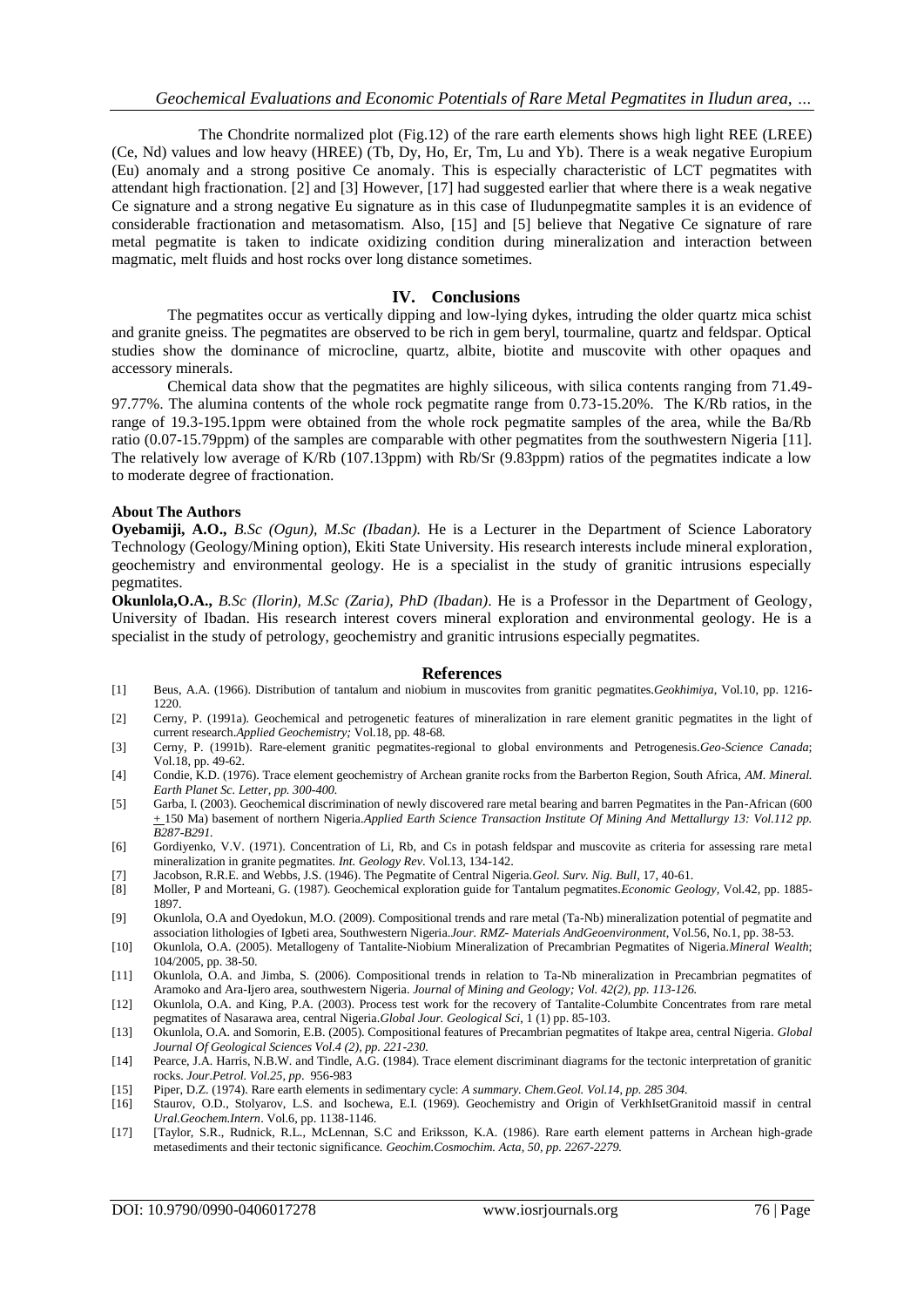# *Geochemical Evaluations and Economic Potentials of Rare Metal Pegmatites in Iludun area, …*

| <b>Table 1.</b> Major balue composition, average and range of huddin whole rock pegmatics (we 70) |            |                     |                  |                  |                  |             |       |                   |        |                  |          |       |       |
|---------------------------------------------------------------------------------------------------|------------|---------------------|------------------|------------------|------------------|-------------|-------|-------------------|--------|------------------|----------|-------|-------|
| Oxides(%)                                                                                         | <b>LO1</b> | $\Pi$ <sub>02</sub> | $_{\text{ILO}3}$ | $_{\text{ILO4}}$ | $_{\text{ILO}5}$ | <b>ILO6</b> | ILO7  | $_{\rm I\!L O 8}$ | LO9    | $_{\text{LO10}}$ | Average  | Min.  | Max.  |
| SiO <sub>2</sub>                                                                                  | 77.60      | 92.40               | 96.49            | 92.92            | 96.59            | 97.77       | 71.49 | 75.48             | 88.99  | 74.54            | 86.427   | 71.49 | 97.77 |
| Al <sub>2</sub> O <sub>3</sub>                                                                    | 13.30      | 2.15                | 1.26             | 2.01             | 1.18             | 0.73        | 13.44 | 13.58             | 5.75   | 15.20            | 6.86     | 0.73  | 15.2  |
| Fe <sub>2</sub> O <sub>3</sub>                                                                    | 0.78       | 2.90                | 1.04             | 2.65             | 0.95             | 0.45        | 6.09  | 2.86              | 1.99   | 0.79             | 2.05     | 0.45  | 6.09  |
| CaO                                                                                               | 0.57       | 0.02                | 0.02             | 0.02             | 0.01             | < 0.01      | 0.4   | 0.51              | 0.02   | 0.65             | 0.246667 | 0.01  | 0.65  |
| MgO                                                                                               | 0.06       | 0.05                | 0.03             | 0.05             | 0.02             | 0.01        | 1.32  | 0.59              | 0.05   | 0.07             | 0.225    | 0.01  | 1.32  |
| Na <sub>2</sub> O                                                                                 | 5.86       | 0.02                | 0.02             | 0.02             | 0.02             | 0.02        | 3.17  | 4.83              | 0.15   | 6.82             | 2.093    | 0.02  | 6.82  |
| $K_2O$                                                                                            | 0.87       | 0.23                | 0.09             | 0.22             | 0.09             | 0.09        | 0.39  | 0.58              | 0.89   | 0.99             | 0.444    | 0.09  | 0.99  |
| TiO <sub>2</sub>                                                                                  | 0.02       | 0.67                | 0.07             | 0.56             | 0.06             | 0.06        | 0.87  | 0.37              | 0.07   | 0.38             | 0.313    | 0.02  | 0.87  |
| $P_2O_5$                                                                                          | 0.17       | 0.01                | 0.03             | 0.02             | 0.02             | 0.04        | 0.17  | 0.14              | 0.03   | 0.18             | 0.081    | 0.01  | 0.18  |
| MnO                                                                                               | 0.03       | 0.04                | 0.04             | 0.04             | 0.03             | 0.02        | 0.03  | 0.03              | < 0.01 | 0.03             | 0.032222 | 0.02  | 0.04  |
| Cr <sub>2</sub> O <sub>3</sub>                                                                    | 0.003      | 0.013               | 0.003            | 0.012            | 0.004            | 0.003       | 0.012 | 0.006             | 0.003  | < 0.002          | 0.006556 | 0.003 | 0.013 |
| LOI                                                                                               | 0.8        | 1.5                 | 0.9              | 1.5              | 1.0              | 0.6         | 2.5   | 1.0               | 2.1    | 0.7              |          |       |       |
| <b>Total</b>                                                                                      | 100.06     | 100.00              | 99.99            | 100.04           | 99.97            | 99.79       | 99.88 | 99.08             | 100.04 | 100.35           |          |       |       |

**Table 1**: Major oxide composition, average and range of Iludun whole rock pegmatites (wt %)

**Table 2:** Major oxide composition, average and range of muscovite extracts (wt %)

| $Oxides(\%)$                   | <b>ILO11</b> | <b>ILO12</b> | ILO13 | <b>ILO14</b> | -- 7<br><b>ILO15</b> | 7<br><b>ILO16</b> | <b>ILO17</b> | <b>ILO18</b> | Average | Min.  | Max.  |
|--------------------------------|--------------|--------------|-------|--------------|----------------------|-------------------|--------------|--------------|---------|-------|-------|
| SiO <sub>2</sub>               | 41.88        | 48.55        | 47.3  | 47.56        | 47.04                | 49.04             | 50.27        | 57.99        | 48.7038 | 41.88 | 57.99 |
| $Al_2O_3$                      | 33.31        | 23.65        | 26.38 | 23.07        | 34.94                | 26.79             | 26.38        | 23.61        | 27.2663 | 23.07 | 34.94 |
| Fe <sub>2</sub> O <sub>3</sub> | 4.08         | 10.2         | 8.6   | 10.64        | 2.35                 | 9.2               | 7.58         | 4.82         | 7.18375 | 2.35  | 10.64 |
| CaO                            | 0.05         | 0.15         | 0.06  | 0.17         | 0.05                 | 0.05              | 0.07         | 0.02         | 0.0775  | 0.02  | 0.17  |
| MgO                            | 0.15         | 2.57         | 0.19  | 3.08         | 0.08                 | 0.23              | 0.18         | 0.07         | 0.81875 | 0.07  | 3.08  |
| Na <sub>2</sub> O              | < 0.01       | 0.07         | 0.05  | 0.06         | < 0.01               | 0.02              | 0.04         | < 0.01       | 0.048   | 0.02  | 0.07  |
| $K_2O$                         | 0.26         | 1.83         | 1.07  | 2.06         | 0.56                 | 0.67              | 0.89         | 0.42         | 0.97    | 0.26  | 2.06  |
| TiO <sub>2</sub>               | 0.13         | 0.77         | 1.2   | 0.74         | 0.11                 | 0.85              | 0.92         | 0.41         | 0.64125 | 0.11  | 1.2   |
| $P_2O_5$                       | 0.05         | 0.07         | 0.07  | 0.07         | 0.12                 | 0.05              | 0.05         | 0.06         | 0.0675  | 0.05  | 0.12  |
| MnO                            | < 0.01       | 0.1          | 0.12  | 0.12         | 0.02                 | 0.03              | 0.08         | 0.02         | 0.07    | 0.02  | 0.12  |
| $Cr_2O_3$                      | 0.006        | 0.014        | 0.013 | 0.014        | 0.004                | 0.016             | 0.012        | 0.007        | 0.01075 | 0.004 | 0.016 |
| LOI                            | 20.0         | 11.7         | 14.7  | 12.0         | 14.2                 | 12.9              | 13.4         | 12.6         |         |       |       |
| <b>Total</b>                   | 99.92        | 99.60        | 99.75 | 99.58        | 99.47                | 99.85             | 99.87        | 100.01       |         |       |       |

**Table 3:** Trace and rare earth elements composition, average and range of whole rock pegmatites (ppm)

| <b>Elements</b> | ILO1   | ILO <sub>2</sub> | ILO <sub>3</sub> | ILO4   | ILO <sub>5</sub> | ILO6  | ILO7   | ILO8   | ILO9  | <b>ILO10</b> | Average | Min. | Max.   |
|-----------------|--------|------------------|------------------|--------|------------------|-------|--------|--------|-------|--------------|---------|------|--------|
| Ba              | 38     | 72               | 64               | 64     | 26               | 51    | 19     | 23     | 143   | 90           | 59      | 19   | 143    |
| Ce              | 111.4  | 152.7            | 61.8             | 75.6   | 19.0             | 62.4  | 5.0    | 18.1   | 80.9  | 204.0        | 79.09   | 5    | 204    |
| Cs              | 0.1    | 0.3              | 1.2              | 1.1    | 7.1              | 4.4   | 6.0    | 5.5    | 2.8   | 0.5          | 2.9     | 0.1  | 7.1    |
| Hf              | 0.3    | 0.3              | 10.2             | 8.1    | $1.1\,$          | 2.4   | 1.8    | 0.7    | 12.0  | 0.4          | 3.73    | 0.3  | 12     |
| Li              | $<$ 20 | $<$ 20           | $<$ 20           | $<$ 20 | $<$ 20           | 21    | $<$ 20 | $<$ 20 | 43    | $<$ 20       | 32      | 21   | 43     |
| Nb              | 1.15   | l.82             | 16.66            | 15.18  | 99.65            | 35.80 | 44.54  | 35.76  | 40.42 | 1.98         | 29.296  | 1.15 | 99.65  |
| Rb              | 4.1    | 5.4              | 14.8             | 13.5   | 383.6            | 85.9  | 102.4  | 87.6   | 36.2  | 5.7          | 73.92   | 4.1  | 383.6  |
| Sn              | 3.19   | < 1.06           | 1.06             | 2.13   | 14.89            | 8.51  | 10.63  | 9.57   | 8.51  | < 1.06       | 7.31125 | .06  | 14.89  |
| <b>Sr</b>       | 8.9    | 23.6             | 4.1              | 3.8    | 15.6             | 60.0  | 5.9    | 6.2    | 156.3 | 25.9         | 31.03   | 3.8  | 156.3  |
| Ta              | 0.21   | 0.21             | 1.26             | 1.26   | 200.21           | 10.27 | 5.24   | 4.82   | 10.90 | 0.42         | 23.48   | 0.21 | 200.21 |
| W               | < 0.5  | < 0.5            | < 0.5            | < 0.5  | 0.9              | 0.8   | 0.5    | 0.6    | 0.9   | < 0.5        | 0.74    | 0.5  | 0.9    |
| Zr              | 4.7    | 10.0             | 391.5            | 295.6  | 22.8             | 97.4  | 32.5   | 15.3   | 459.1 | 18.8         | 134.77  | 4.7  | 459.1  |

|  |  | Table 4: Trace and rare earth elements composition, average and range of muscovite extracts (ppm) |
|--|--|---------------------------------------------------------------------------------------------------|
|  |  |                                                                                                   |

| <b>Elements</b> | <b>ILO11</b> | <b>ILO12</b> | <b>ILO13</b> | <b>ILO14</b> | <b>ILO15</b> | <b>ILO16</b> | <b>ILO17</b> | <b>ILO18</b> | Average | Min.  | Max.   |
|-----------------|--------------|--------------|--------------|--------------|--------------|--------------|--------------|--------------|---------|-------|--------|
| Ba              | 232.0        | 166.0        | 656.0        | 101.0        | 92.0         | 63.0         | 182.0        | 762.0        | 281.75  | 63    | 762    |
| Ce              | 151.9        | 51.8         | 125.3        | 46.8         | 55.6         | 22.4         | 101.5        | 165.7        | 90.125  | 22.4  | 165.7  |
| Cs              | 22.6         | 14.8         | 71.4         | 7.7          | 14.3         | 5.2          | 20.4         | 78.1         | 29.3125 | 5.2   | 78.1   |
| Hf              | 16.9         | 7.4          | 6.3          | 4.1          | 23.8         | 2.9          | 9.1          | 6.2          | 9.5875  | 2.9   | 23.8   |
| Li              | 51.0         | 46.0         | 88.0         | $<$ 20.0     | $<$ 20.0     | $<$ 20.0     | 51.0         | 81.0         | 63.4    | 46    | 88     |
| Nb              | 92.39        | 138.42       | 127.86       | 40.1         | 972.05       | 26.89        | 70.61        | 58.24        | 190.82  | 26.89 | 972.05 |
| Rb              | 261.7        | 172.1        | 364.2        | 88.7         | 136.2        | 58.3         | 233.1        | 360.7        | 209.375 | 58.3  | 364.2  |
| Sn              | 14.89        | 8.51         | 5.32         | 2.13         | 3.19         | 20.36        | 10.63        | 5.32         | 8.79375 | 2.13  | 20.36  |
| <b>Sr</b>       | 71.5         | 42.4         | 30.0         | 39.6         | 92.9         | 18.1         | 45.6         | 30.3         | 46.3    | 18.1  | 92.9   |
| Ta              | 47.38        | 52.62        | 55.77        | 26.21        | 359.13       | 21.38        | 24.11        | 174.85       | 95.1813 | 21.38 | 359.13 |
| W               | 1.7          | 2.0          | 1.6          | 1.0          | 4.6          | 2.6          | 2.7          | 1.2          | 2.175   |       | 4.6    |
| Zr              | 488.2        | 278.0        | 195.5        | 148.1        | 401.0        | 64.2         | 288.2        | 184.1        | 255.913 | 64.2  | 488.2  |

| Table 5: Elemental ratios of some selected elements of whole rock pegmatites of Iludun |  |
|----------------------------------------------------------------------------------------|--|
|----------------------------------------------------------------------------------------|--|

| <b>Elemental ratios</b> | ILO1  | ILO2   | ILO3  | ILO4   | ILO <sub>5</sub> | <b>ILO6</b> | ILO7   | ILO8   | ILO9  | <b>ILO10</b> |
|-------------------------|-------|--------|-------|--------|------------------|-------------|--------|--------|-------|--------------|
| Ba/Rb                   | 9.30  | . . 30 | 4.30  | 4.70   | 0.07             | 0.60        | 0.18   | 0.26   | 3.95  | 15.79        |
| K/Ce                    | 7.18  | 5.24   | 30.74 | 23.81  | 389.47           | 76.92       | 1640   | 397.79 | 39.56 | 3.92         |
| K/Cs                    | 8000  | 2666.7 | 583.3 | 1636.4 | 1042.3           | 1090.9      | 1366.7 | 309.1  | 142.9 | 1600         |
| K/Nb                    | 695.7 | 439.6  | 14.1  | 18.6   | 74.3             | 134.1       | 184.1  | 201.3  | 79.2  | 404.0        |
| K/Rb                    | 195.1 | 148.2  | 128.4 | 133.3  | 19.3             | 55.9        | 80.1   | 82.2   | 88.4  | 140.4        |